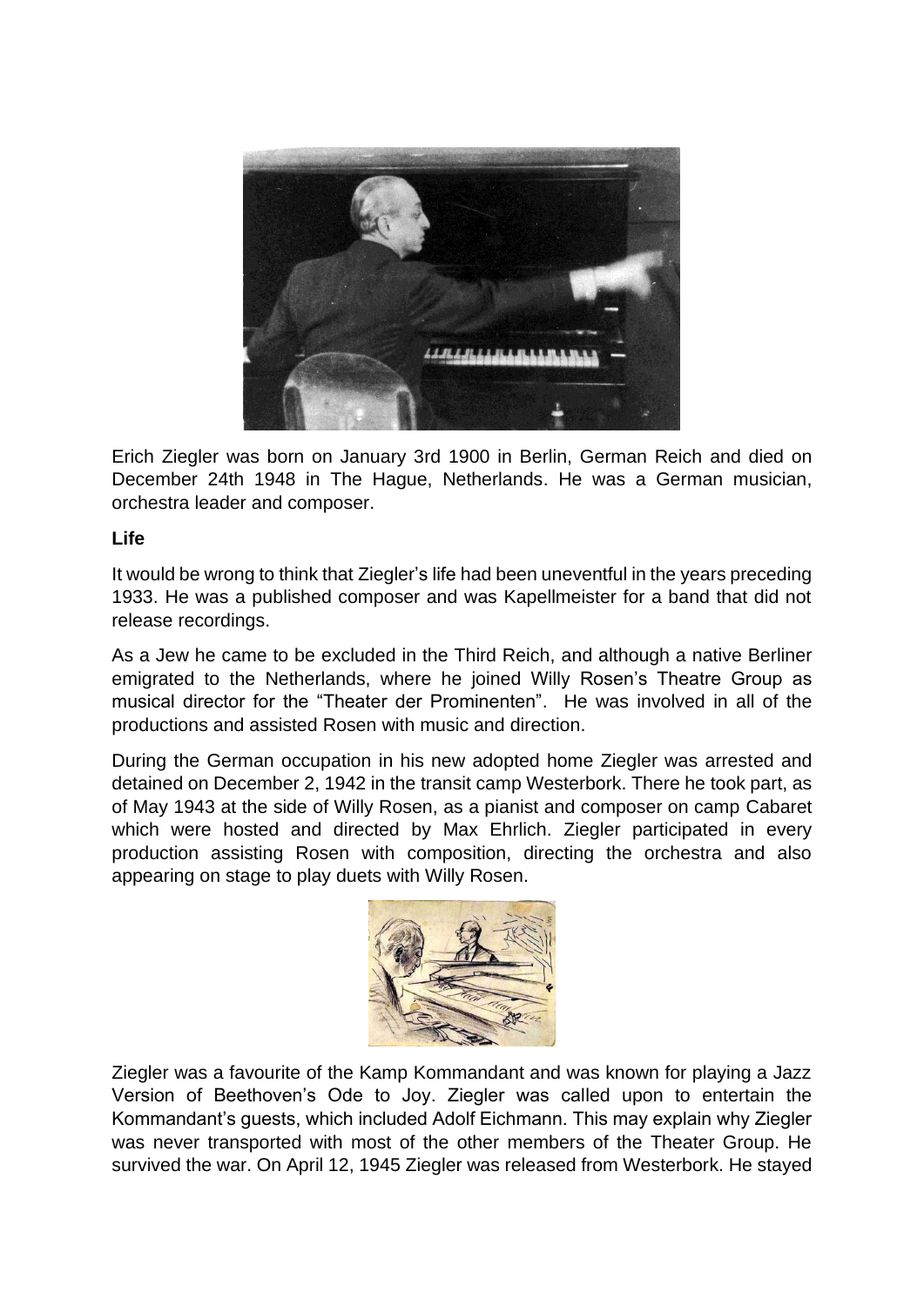in the Netherlands and found employment as musical director at the Skala Theater, where he musically supervised various revues. In 1947 Ziegler was part of the group, with Dora Paulsen that organised a memorial concert of Rosen's music.

After the war he wrote a report for the Canadian authorities. (See below for a translation and description of life in Westerbork Camp.)

In 1948, the Dutch Director, Jaap Speyer gave him the opportunity during the staging of A Kingdom for a House to also compose a film score. It was Erich Ziegler's last work. He died on Christmas Eve 1948 in The Hague.



On December 2, 1942, I was transported to Westerbork. In the beginning I worked in the office and then in the baggage department. On 27.12.42, for the first time, I was asked by my working group to participate as a professional artist at an evening of entertainment given to the camp inmates. This was my Debut in Westerbork. At this time Max Ehrlich was in the camp. Since it felt that a distraction was necessary for the camp inmates, we worked out a common plan to offer our fellow prisoners some evenings that would cheer them up and, on the other hand, to be able to work again in our profession.

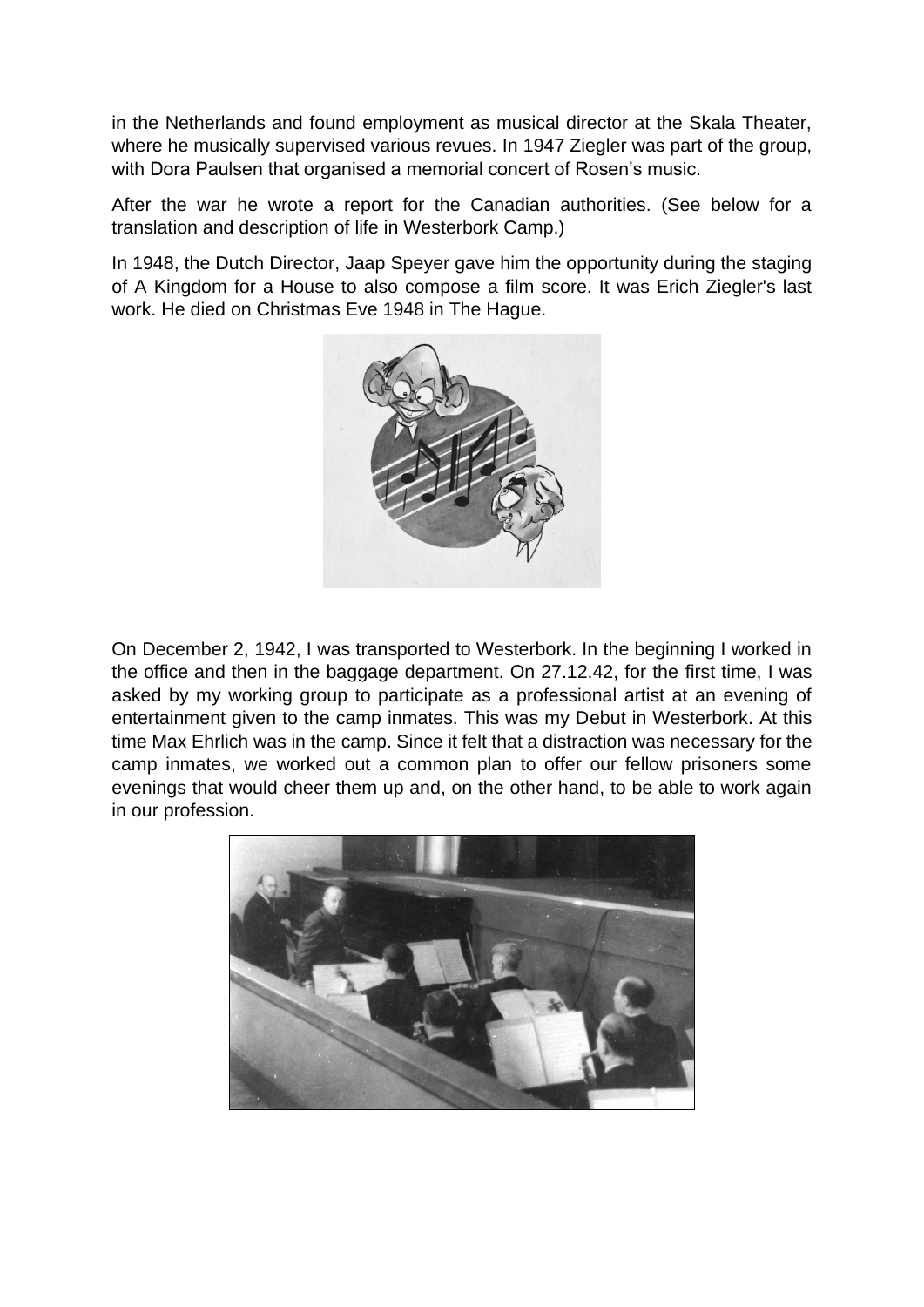This train of thought was greatly supported by the Jewish camp management and succeeded in persuading the German camp commandant to authorize such events. During the preparations for such an entertainment evening came in May 1943 with one of the large transports still a number of other professional artists, such as Willy Rosen and Camilla Spira came to Westerbork. Because of this, the possibility was worked out together with the Jewish self-government to create a temporary blocking possibility for the artists. It was possible to ensure that all those involved in the artistic work were provisionally protected from transport to the east for the Arbeitseinsatz.

Since Willy Rosen's and my special request was for a "revue" as we had already played revues in Scheveningen and Amsterdam, we made the suggestion to put together a revue for the colorful evenings in Westerbork. This proposal was approved.

Since painting, tailoring, and all other factories were represented in the camp, the works necessary for the performance of a revue, such as the decoration and painting etc., could be carried out by the camp inmates. Also in the camp were a number of musicians, some of whom already had a block on their transport and were now due to their cooperation in the Revue gained a temporary suspension.

"Willy Rosen wrote the texts to the revue, the music was made by him and me together, the direction of the review was the group leader of the " Gruppe Bühne ", Max Ehrlich."

Willy Rosen wrote the lyrics to the revue, the music was made by him and with us together, the direction of the revue was the group leader of the "group stage", Max Ehrlich, whether.

All the texts had to be submitted to the commander before the beginning of the rehearsals, as well as the music and were examined by him. It often happened that parts failed, or changes were ordered. Since the commander showed an unexpected understanding of our work, the group was temporarily blockedand were also creating a choir and a ballet from Dilletanten Bühne.

In many performances the commander himself was present, otherwise the evenings were supervised by an SS man or a Marechaussee. After the first revue in Westerbork was a success, it was arranged that further revues should be rehearsed and performed, which was done.

Through the personal involvement of the commander before rehearsals, and at the dress rehearsal, giving his instructions directly to the artists, and through his frequent unexpected appearance at the rehearsals, the artists came into close contact with him. The constant control also made the artistic work difficult in every respect, but nevertheless managed to keep the performance at a high level.

The evacuation transports in September 1944 put an end to our work, since almost all members of the group stage had to go on transport to Theresienstadt. '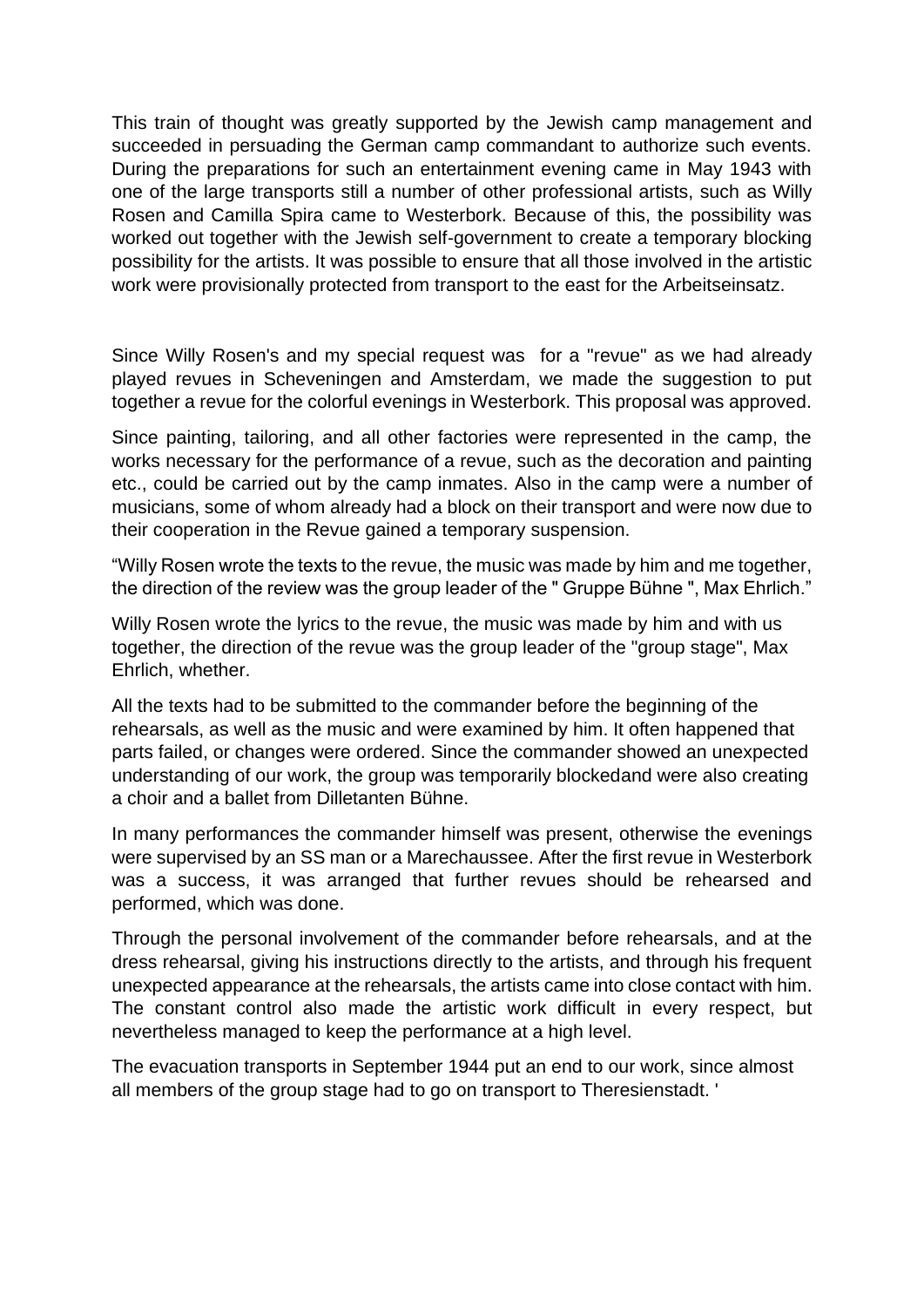## **Ziegler as Composer**

1920 Die Spieluhr: "Es hatte die reizende Herzogin"

"Cherry Tree Foxtrot"

**Chansons** 

- Die arme Bohemienne: "Heut' Sekt in Strömen"
- English Lady: "Fern vom Themsestrande"
- Kauft Blumen: "In der vorstadt im Blumenladen"
- Mazurka : "Im schlosse herrscht rastloses Toben"
- Mein Jonny: "Jonny was 'ne Tanzkanone"
- Die rote' Nieze: "In eine Kneipe"
- Ein Walzer durch's Leben: "ln Grinzing ein Ball", Wienerwalzer
- Eine tolle Nacht: "In einer Bar eine Tolle Nacht"

Aida-Rag.

Cherrv Tree. Foxtrott

La Jolie. Boston.

1922 Stoßt an, füllt die Becher, es lebe der Rhein! — Lied [Marsch] (Erich Ziegler) Shimmy Fieber Wir lachen u. wenn uns das Herz auch zerspringt.

Sag will du mein Verhaltnis sein? Onestep

1923 Hawaiian song: Hoerst du nicht die Hawaiian songs? Bonboniere. Foxtrott

Es ist noch keine Kunst, die Frauen zu verführen

Man gibt sein Herz und bekommt einen Veilchenstrauß (Erich Ziegler)

- 1924 Bei einem Glaserl Wein
- 1925 Cafe Chantant am Boulevard 1925 Rum um die Welt. Daraus: - Ich hab ein SchIafcoupe O Fruhlingsleit. Robben Shimmy.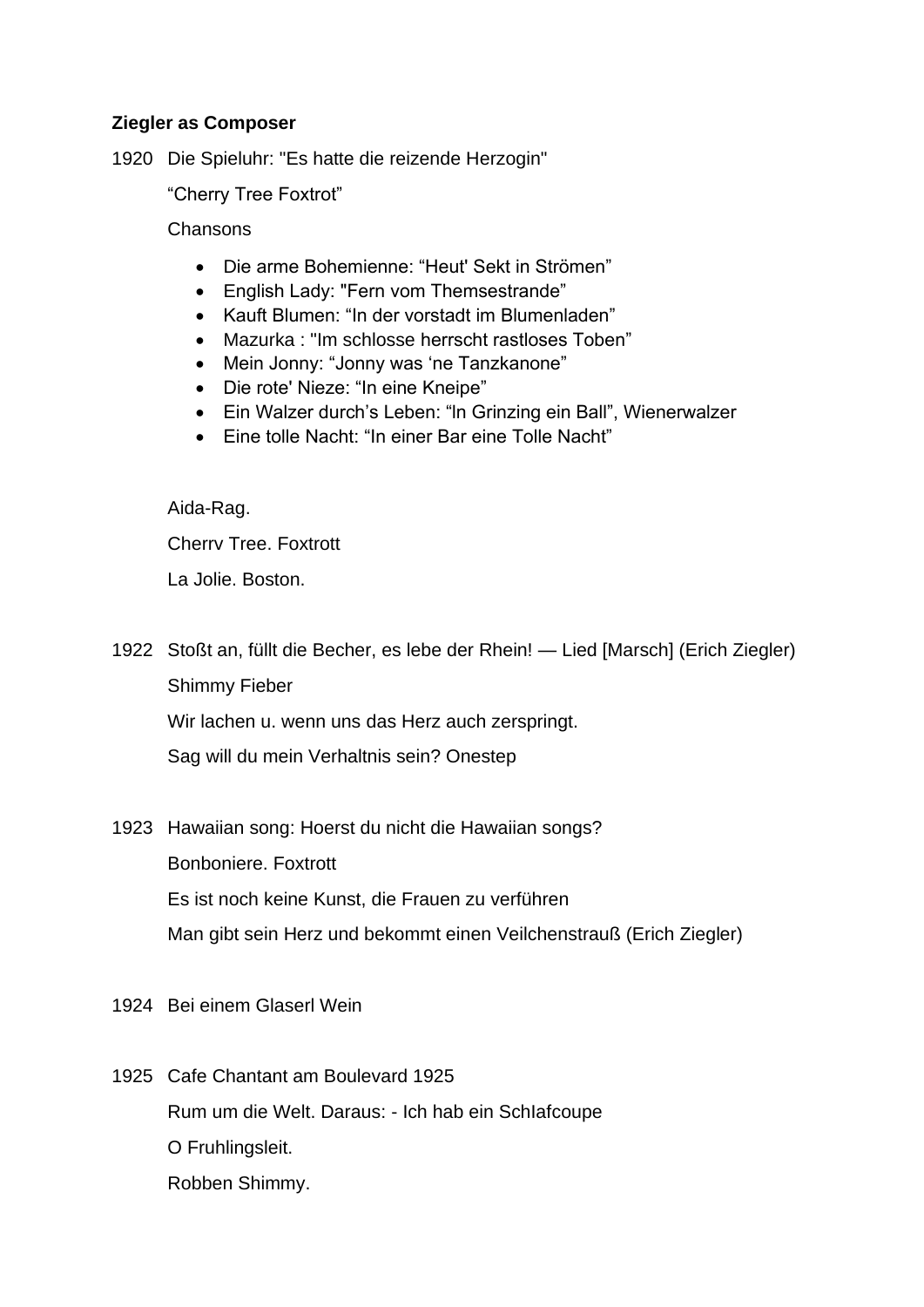Rum um die Welt.

Wenn die Spatzen von den Giebeln.

Wiegenlied.

Zeppelinmarsch.

- 1926 Am Rüdesheimer Schloß steht eine Linde Foxtrot
- 1927 Wann werden wir uns wiederseh'n? Slow Foxtrot Nur du bist meine Welt! — Slow Foxtrot
- 1928 Von dem Zoo bis zu den Linden. Marschlied Still die Tränen mein Kind (Do stop crying my dear). Alles für euch - Marsch
- 1931 Liebe mich. Revue. Daraus: Liebe mich



| Alles OK     | 1937            |
|--------------|-----------------|
| Alles voor U | 1938            |
| Allotria     | 1938            |
| Appel Appel  | 1943 Westerbork |